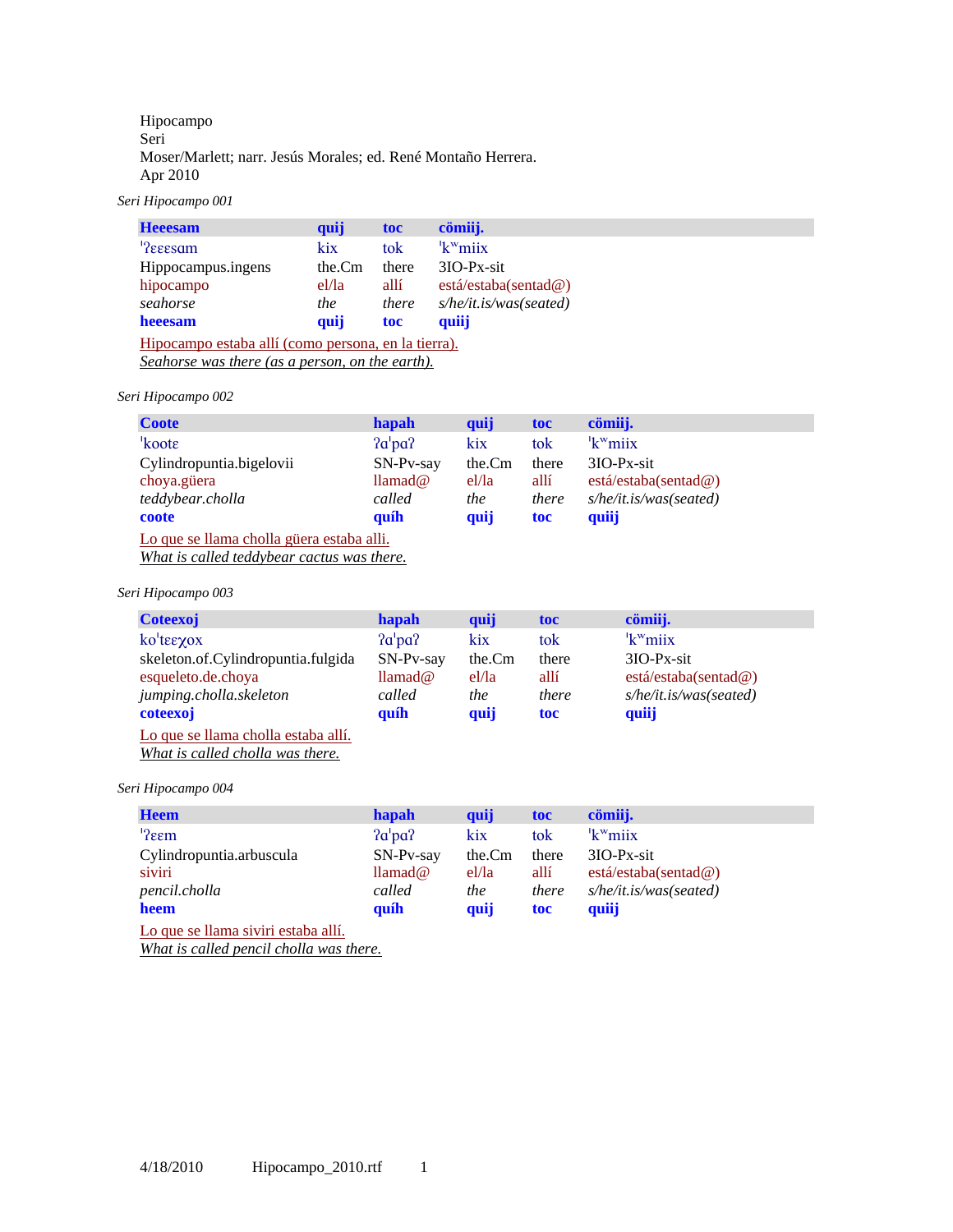# *Seri Hipocampo 005*

| <b>Xaasj</b>         | himcap              | toc   | cömiip.                    |
|----------------------|---------------------|-------|----------------------------|
| 'yaasx               | <b>?inkap</b>       | tok   | $k^w$ miip                 |
| Pachycereus.pringlei | $Dt-Vt$             | there | 3IO-Px-stand               |
| cardón               | aquel(la)/aquel(la) | allí  | está. estaba. (parad $@$ ) |
| sahueso              | that                | there | s/he/it.is.was.(standing)  |
| xaasj                | himcap              | toc   | caap                       |
| ____<br>.            |                     |       |                            |

El cardón estaba allí.

*The sagueso cactus was there.*

# *Seri Hipocampo 006*

| <b>Mojepe</b>                                                                                                                                                                                                                                                                  | quih   | toc   | cömiip.                                    |
|--------------------------------------------------------------------------------------------------------------------------------------------------------------------------------------------------------------------------------------------------------------------------------|--------|-------|--------------------------------------------|
| $mo1 \times epe$                                                                                                                                                                                                                                                               | ki?    | tok   | $k^{\mathrm{w}}$ miip                      |
| Carnegiea.gigantea                                                                                                                                                                                                                                                             | the.Fl | there | 3IO-Px-stand                               |
| sahuaro                                                                                                                                                                                                                                                                        | el/la  | allí  | está.estaba. $(\text{parad}\,\mathcal{Q})$ |
| sahuaro                                                                                                                                                                                                                                                                        | the    | there | s/he/it.is.was.(standing)                  |
| mojepe                                                                                                                                                                                                                                                                         | quih   | toc   | caap                                       |
| El saguaro estaba allí.                                                                                                                                                                                                                                                        |        |       |                                            |
| $\tau$ and the set of $\tau$ and $\tau$ and $\tau$ and $\tau$ and $\tau$ and $\tau$ and $\tau$ and $\tau$ and $\tau$ and $\tau$ and $\tau$ and $\tau$ and $\tau$ and $\tau$ and $\tau$ and $\tau$ and $\tau$ and $\tau$ and $\tau$ and $\tau$ and $\tau$ and $\tau$ and $\tau$ |        |       |                                            |

*The saguaro cactus was there.*

## *Seri Hipocampo 007.1*

| <b>Taax</b>              | toc   | cömotat               | ma,  |
|--------------------------|-------|-----------------------|------|
| 'taaχ                    | tok   | $k^w$ motat           | ma   |
| <b>DDP</b>               | there | 3IO-Twd-RI-move-Pl    | DS   |
| allí/aquello/aquéll $@s$ | allí  | venían/vinieron       | (CS) |
| there/that/those         | there | they.were.coming/came | (DS) |
| taax                     | toc   | moca                  | ma   |
| Aquéllos venían allí,    |       |                       |      |
| Those were coming there, |       |                       |      |

# *Seri Hipocampo 007.2*

| heeesam                   | quih   | toc   | cömiih.           |
|---------------------------|--------|-------|-------------------|
| <sup>1</sup> ?eeesam      | ki?    | tok   | $k^w$ mii?        |
| Hippocampus.ingens        | the.Fl | there | $3IO-Px-be.H$     |
| hipocampo                 | el/la  | allí  | está/estaba       |
| seahorse                  | the    | there | $s$ /he/it.is/was |
| heeesam                   | quih   | toc   | quiih             |
| el hipocampo estaba allí. |        |       |                   |
| the seahorse was there.   |        |       |                   |

*Seri Hipocampo 008* 

| <b>Tiix</b> | mos                          | temiiquet,                | toc   | cöquiihtim                          | iha.   |
|-------------|------------------------------|---------------------------|-------|-------------------------------------|--------|
| 'tiiχ       | mos                          | <sup>'</sup> tkmiiket     | tok   | <sup>'</sup> k <sup>w</sup> kii?tim | i?a    |
| <b>DDS</b>  | also                         | R <sub>1</sub> -be.person | there | 3IO-SN-be.Fl-Impf                   | Dcl    |
| aquél (la)  | también                      | era.persona               | allí  | estando                             | (Asev) |
| that.one    | also                         | $s$ /he.was.a.person      | there | being                               | (Decl) |
| tiix        | mos                          | -cmiiquet                 | toc   | quiih                               | ha     |
|             | Él también era persona allí. |                           |       |                                     |        |

*He also was a person there.*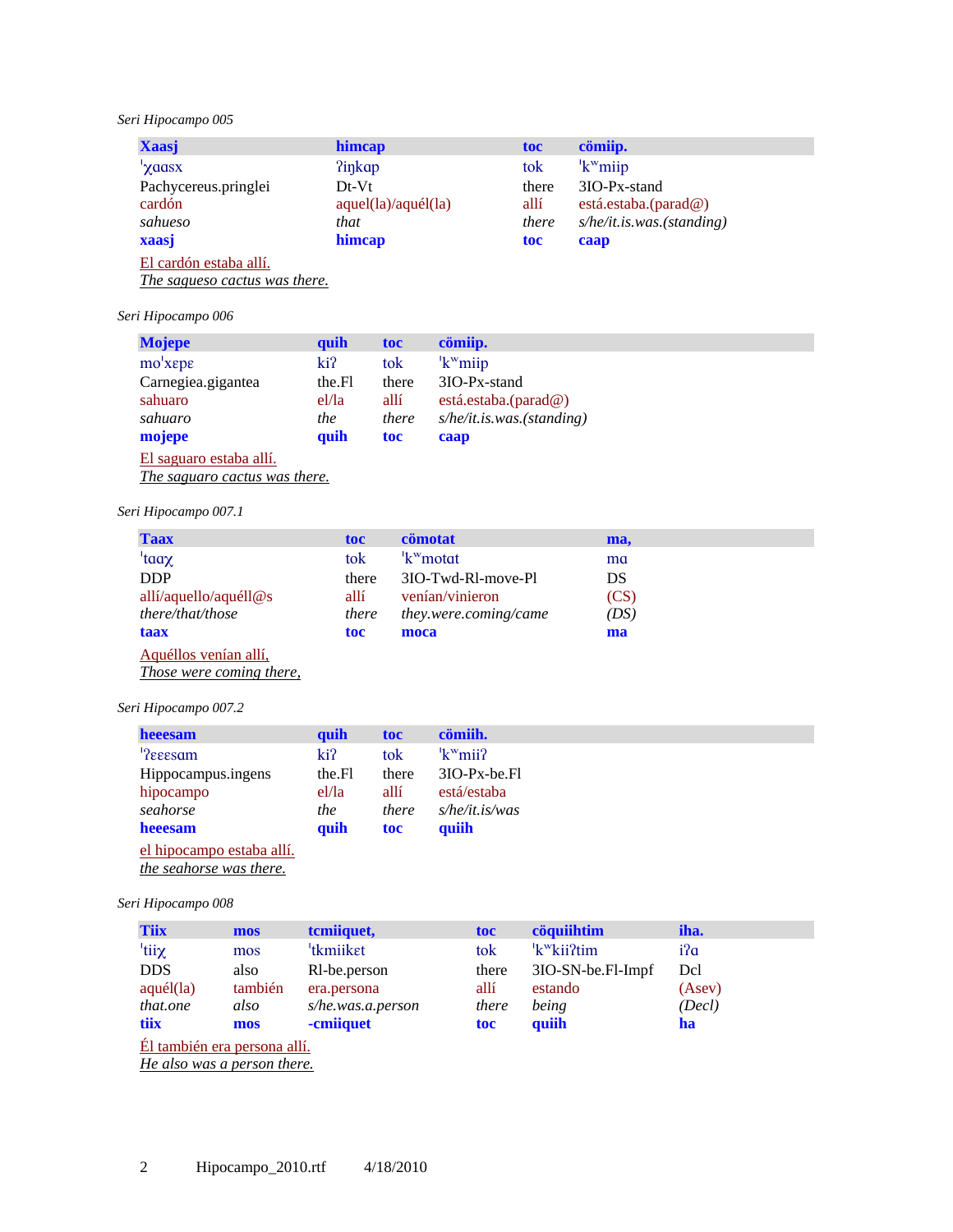## *Seri Hipocampo 009.1*

| <b>Hehe</b>                  | án                                       | $\mathbf{z}$ | ano                                                       | mota,                            | toc   |  |  |  |  |
|------------------------------|------------------------------------------|--------------|-----------------------------------------------------------|----------------------------------|-------|--|--|--|--|
| $.2$ <sub>6</sub> $\epsilon$ | 'an                                      |              | ano                                                       | 'mota                            | tok   |  |  |  |  |
| plant                        | 3P.area                                  | a            | 3P.in/from                                                | Twd-R <sub>1</sub> -move         | there |  |  |  |  |
| monte                        |                                          | un@          | en/de/a.(el/ella/ell@s)                                   | viene/venía/vino                 | allí  |  |  |  |  |
| countryside                  |                                          | one/a        | in/from/to.(it/them)                                      | s/he/it.is/was.coming/came/comes | there |  |  |  |  |
| hehe án                      |                                          | ZO-          | ano                                                       | moca                             | toc   |  |  |  |  |
| cömiiha                      |                                          |              | iti,                                                      |                                  |       |  |  |  |  |
| 'k <sup>w</sup> mii?a        |                                          |              | iti                                                       |                                  |       |  |  |  |  |
|                              | 3IO-Twd-3P-AON-move                      |              | $3P$ -on                                                  |                                  |       |  |  |  |  |
| su venida                    |                                          |              | en/a(él/ella)                                             |                                  |       |  |  |  |  |
|                              | his/her/its.coming                       |              | on/to(it/him/her)                                         |                                  |       |  |  |  |  |
| iti<br>moca                  |                                          |              |                                                           |                                  |       |  |  |  |  |
|                              | Venía del desierto, mientras venía allí, |              |                                                           |                                  |       |  |  |  |  |
|                              |                                          |              | He was coming from the desert, while he was coming there, |                                  |       |  |  |  |  |

*Seri Hipocampo 009.2* 

| haa                    | motat,                                  | <i>itcaillam</i>              | ma,  |
|------------------------|-----------------------------------------|-------------------------------|------|
| $^{\prime}$ ? $\alpha$ | 'motat                                  | <i>i</i> <sup>t</sup> kaiiłam | ma   |
| there                  | Twd-RI-move-Pl                          | 3:3-RI-shoot-PI-MIt           | DS   |
| allí                   | venían/vinieron                         | estaban.tirándole             | (CS) |
| there                  | they.were.coming/came                   | they.were.shooting.it/him/her | (DS) |
| haa                    | moca                                    | ceaiit                        | ma   |
|                        | venían (otros) allí, estaban tirándole, |                               |      |

*they (others) were coming there, they were shooting him,*

ightharpoont a Las personas que lo atacaban no se identifican en el cuento.<br>  $\triangleright$  The people who were attacking are not identified in the stor

¾ *The people who were attacking are not identified in the story.* 

## *Seri Hipocampo 009.3*

| tooxquim,            | tooxquim,            | toc   | cömoma.                          |
|----------------------|----------------------|-------|----------------------------------|
| <sup>'</sup> tooγkim | <sup>'</sup> tooγkim | tok   | <sup>'</sup> k <sup>w</sup> moma |
| Rl-UO-shoot          | RI-UO-shoot          | there | 3IO-Twd-Px-move                  |
| tiraba               | tiraba               | allí  | viene/venía/vino                 |
| s/he.was.shooting    | s/he.was.shooting    | there | s/he/it.is/was.coming/came/comes |
| cooxquim             | cooxquim             | toc   | moca                             |
|                      |                      |       |                                  |

le tiraba (rocas, etc.), tiraba, (y) venía.

*he was throwing (rocks, etc.), he was throwing, he was coming.*

#### *Seri Hipocampo 010.1*

| <b>Toc</b>     | cömiiha                     | cah,        |
|----------------|-----------------------------|-------------|
| tok            | $\kappa$ <sup>w</sup> mii?a | ka?         |
| there          | 3IO-Twd-3P-AON-move         | the Fl-Enf  |
| allí           | su venida                   | el/la.(Enf) |
| there          | his/her/its.coming          | the.Foc)    |
| toc            | moca                        | cah         |
| Él venía allí, |                             |             |

*He was coming there,*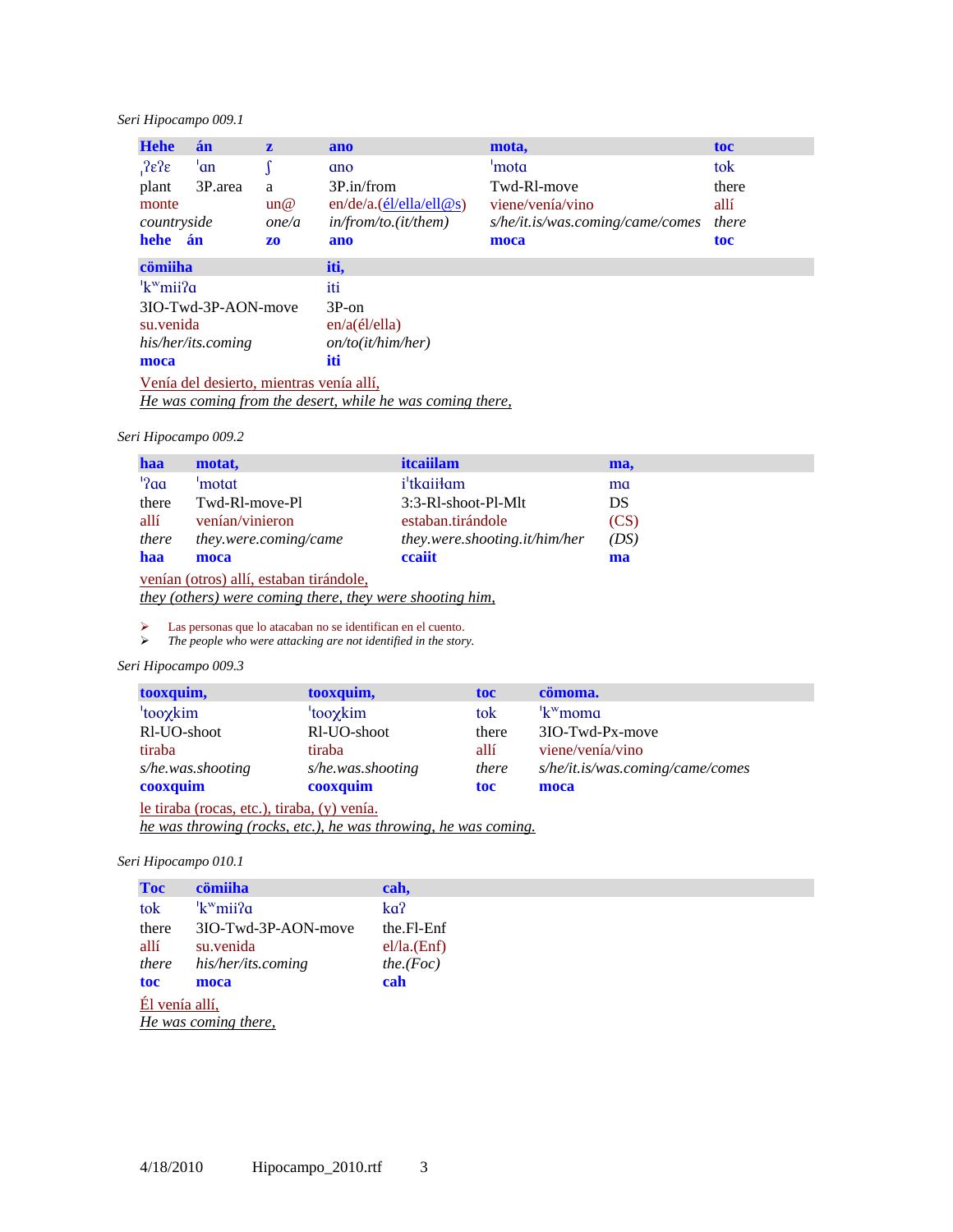# *Seri Hipocampo 010.2*

| <b>Hajhax</b>                            | hant                                                 | taax                  |
|------------------------------------------|------------------------------------------------------|-----------------------|
| $2ax'$ ha $\chi$                         | $\frac{1}{2}$ ant                                    | 'taax                 |
| <b>Tecomate</b>                          | land                                                 | <b>DDP</b>            |
| <b>Tecomate</b>                          | tierra/lugar/abajo/año                               | allí/aquello/aquéll@s |
| earth/place/down/year<br><i>Tecomate</i> |                                                      | there/that/those      |
| <b>Hajháx</b>                            | hant                                                 | taax                  |
| ano                                      |                                                      | toofin,               |
| ano                                      |                                                      | $'too\phi$ in         |
| 3P.in/from                               |                                                      | R <sub>l</sub> -pass  |
| en/de/a.(el/ella/ell@s)                  |                                                      | pasaba                |
| in/from/to.(it/them)                     |                                                      | s/he.was.passing      |
| ano                                      |                                                      | coofin                |
|                                          | Tecomate — pasaba ese lugar,                         |                       |
|                                          | <u>Tecomate</u> — he was passing through that place, |                       |

 $\ge$  Tecomate es un campamento bien conocido en el norte de la Isla Tiburón.<br> $\ge$  Tecomate is a well-known camp on the north end of Tiburón Island.

¾ *Tecomate is a well-known camp on the north end of Tiburón Island.* 

## *Seri Hipocampo 010.3*

| haa     | ntiva,                | <b>Heeesam Yapoticol</b> |                 | hapah       | hac.   |
|---------|-----------------------|--------------------------|-----------------|-------------|--------|
| $'$ ?aa | $n$ <sup>'</sup> tija | $\textdegree$            | ja potikoł      | 2a'pa?      | ?ak    |
| there   | Aw-Dt-move            | seahorse                 | 3P-AON-duck-Mlt | $SN-Pv-sav$ | the.Lc |
| allí    | fue/iba               | (nombre de lugar)        |                 | llamad@     | el/la  |
| there   | s/he/it.went          | (place                   | name)           | called      | the    |
| haa     | <i>intíca</i>         | <b>Heeesam Yapóticol</b> |                 | quíh        | hac    |

él fue allí — (al lugar) llamado "Donde Hipocampo evadió". *he went there — (the place) called "Where Seahorse Evaded".*

¾ Este lugar se encuentra en el norte de la isla Tiburón.

¾ *This place is on the north end of Tiburón Island.* 

#### *Seri Hipocampo 011.1*

| <b>Hant</b>            | quih   | iti               | tiih,                             |
|------------------------|--------|-------------------|-----------------------------------|
| '?ant                  | ki?    | iti               | 'tii?                             |
| land                   | the.Fl | $3P$ -on          | R <sub>1</sub> -be <sub>-F1</sub> |
| tierra/lugar/abajo/año | el/la  | en/a(él/ell)      | está/estaba                       |
| earth/place/down/year  | the    | on/to(it/him/her) | $s$ /he/it.is/was                 |
| hant                   | quih   | iti               | quiih                             |
| Él estaba en tierra;   |        |                   |                                   |
| He was on the land,    |        |                   |                                   |

## *Seri Hipocampo 011.2*

| <b>yapotitim</b>                                                | iij<br><b>iiqui</b> | cöihiiptim                             | xah        |  |  |  |
|-----------------------------------------------------------------|---------------------|----------------------------------------|------------|--|--|--|
| ja potitim                                                      | 'iiki<br>iix        | $k^{\mathrm{w}}i^{\mathrm{i}}$ ?iiptim | $\chi a$ ? |  |  |  |
| 3P-AON-duck-Mlt                                                 | apart               | 3P-toward 3IO-3P-AON-stand-Mlt         | Attn       |  |  |  |
| evadía                                                          | estaba.moviéndose   |                                        | (Aten)     |  |  |  |
| s/he.ducked                                                     |                     | s/he.was.moving.around                 | (Atten)    |  |  |  |
| capoti                                                          | caap                |                                        | xah        |  |  |  |
| evadía (los tiros, agachándose) y se movía de allí y para allá, |                     |                                        |            |  |  |  |
| he was evading (the shots, by ducking) and moving around,       |                     |                                        |            |  |  |  |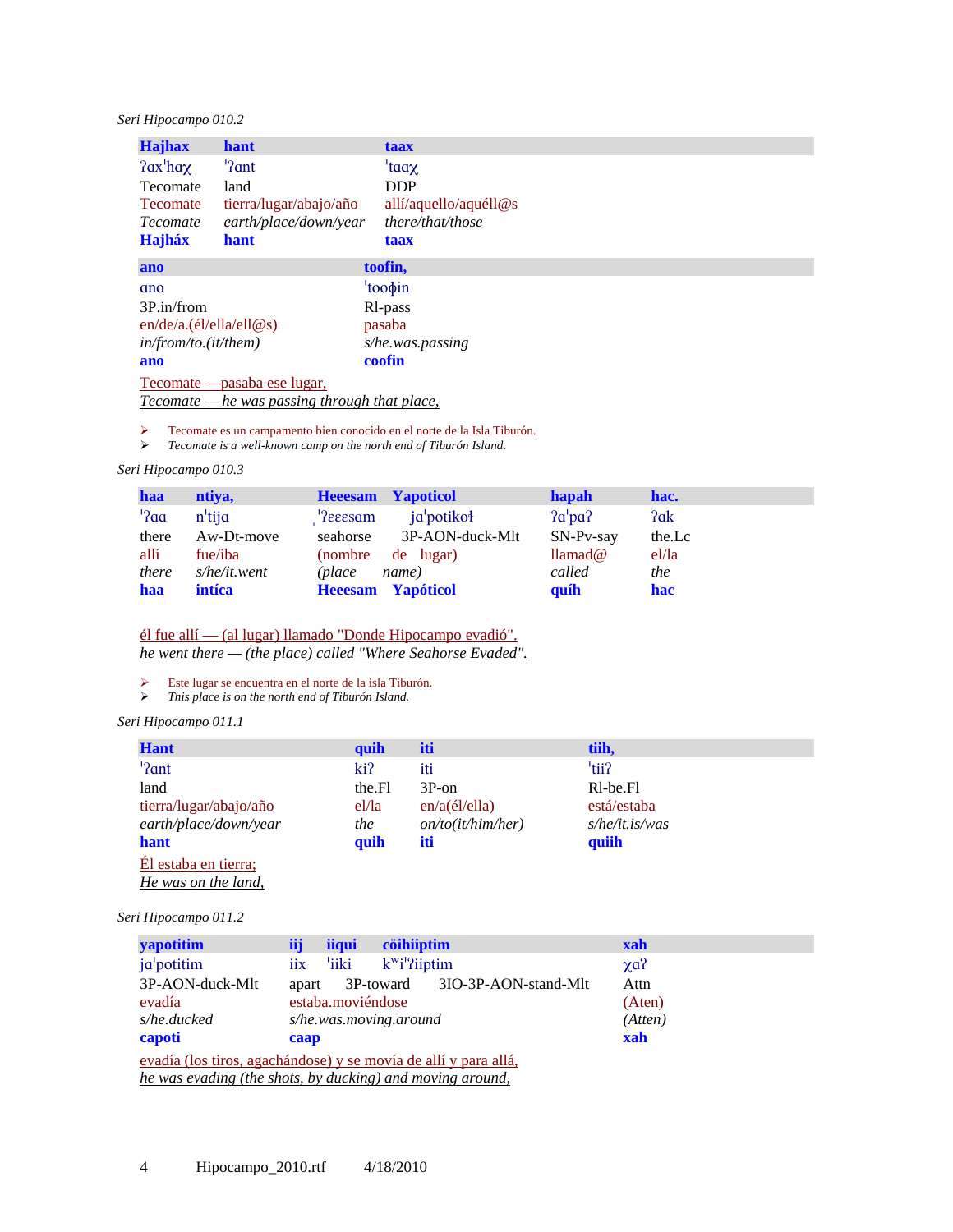## *Seri Hipocampo 011.3*

| $\mathbf{0}$ <b>X</b>                                    | ipacta                                                                                           |                                                         | tax.                                  | hasatoj                                                             | quih                                  |  |
|----------------------------------------------------------|--------------------------------------------------------------------------------------------------|---------------------------------------------------------|---------------------------------------|---------------------------------------------------------------------|---------------------------------------|--|
| $\alpha$<br>thus<br>así<br>thus<br><b>OX</b>             | <i>i</i> <sup>l</sup> pakta<br>3P-AON-be.in.appearance<br>cómo.es<br>how.it/he/she.is<br>hapacta |                                                         | $\text{tax}$<br>Sbrd<br>∗<br>∗<br>tax | '?asatox<br>stone-Pl<br>rocas/montañas<br>rocks/mountains<br>hast   | ki?<br>the.Fl<br>el/la<br>the<br>quih |  |
| xiica                                                    |                                                                                                  | ptiti                                                   | hapacamam                             |                                                                     |                                       |  |
| ' <sub>X</sub> iika<br>thing-Pl<br>things/stuff<br>xiica | cosas/sustancia                                                                                  | ptiti<br>juntad $@s$<br>gathered.together<br>quiquim    |                                       | ?a'pakamam<br>together-3P-on SN-Pv-put.[things]                     |                                       |  |
| itmis,                                                   |                                                                                                  | <b>haa</b>                                              | moya.                                 |                                                                     |                                       |  |
| <i>i</i> <sup>t</sup> mis<br>se.l@.parece<br>cmis        | 3:3-RI-resemble<br>s/he/it.resembles.it/him/her                                                  | $^{\prime}$ ? $\alpha$<br>there<br>allí<br>there<br>haa | 'moja<br>moca                         | Twd-Dt-move<br>viene/venía/vino<br>s/he/it.is/was.coming/came/comes |                                       |  |
|                                                          |                                                                                                  |                                                         |                                       | por eso parece que las piedras han sido amontonadas ---allí vino.   |                                       |  |

*thus it is that the stones look like they've been piled up --- there he came.*

- ¾ Hay agrupamientos interesantes de piedras en esa región de la isla. Véase Bowen 1976 (Seri Prehistory: The Archaeology of the Central Coast of Sonora, Mexico), especialmente las páginas 37-41, si se desea más información.
- ¾ *There are interesting piles of rocks in that part of the island. See Bowen 1976 (Seri Prehistory: The Archaeology of the Central Coast of Sonora, Mexico), especially pages 37-41, for more information.*

#### *Seri Hipocampo 012.1*

| Haa                    | miiha              | cah,        |  |
|------------------------|--------------------|-------------|--|
| $^{\prime}$ ? $\alpha$ | 'mii?a             | ka?         |  |
| there                  | Twd-3P-AON-move    | the Fl-Enf  |  |
| allí                   | su venida          | el/la.(Enf) |  |
| there                  | his/her/its.coming | the.Foc)    |  |
| haa                    | moca               | cah         |  |
| Venía allí,            |                    |             |  |

*He was coming there,*

#### *Seri Hipocampo 012.2*

|       | Haaca Caacoj quih      | Inoohcö                                               | quij              |                         |                         |
|-------|------------------------|-------------------------------------------------------|-------------------|-------------------------|-------------------------|
|       | Paaka kaakox k?        | $i'$ noo? $k^w$                                       | kix               |                         |                         |
|       |                        | lotebush SN-big the Fl 3P-AON-concave                 | the.Cm            |                         |                         |
|       | (nombre de campamento) |                                                       | el/la             |                         |                         |
|       | $(name \ of \ camp)$   |                                                       | the               |                         |                         |
|       |                        | Haaca Caacoj Quih Inoohcö                             | quij              |                         |                         |
| hant  |                        | xah,                                                  | tiix              | ano                     | ntita,                  |
| '?ant |                        | $\chi$ a?                                             | tiiχ <sup>'</sup> | ano                     | n'tita                  |
| land  |                        | Attn                                                  | <b>DDS</b>        | 3P.in/from              | Aw-R <sub>l</sub> -move |
|       | tierra/lugar/abajo/año | (Aten)                                                | $aqu\'el$ $(la)$  | en/de/a.(el/ella/ell@s) | fue/iba                 |
|       | earth/place/down/year  | (Atten)                                               | that.one          | in/from/to.(it/them)    | $s$ /he/it.went         |
| hant  |                        | xah                                                   | tiix              | ano                     | intíca                  |
|       |                        | pasó la zona cerca a la "Bahía de la Bachata Grande"; |                   |                         |                         |

*he went through the area around "Big Crucillo Bush Bay",*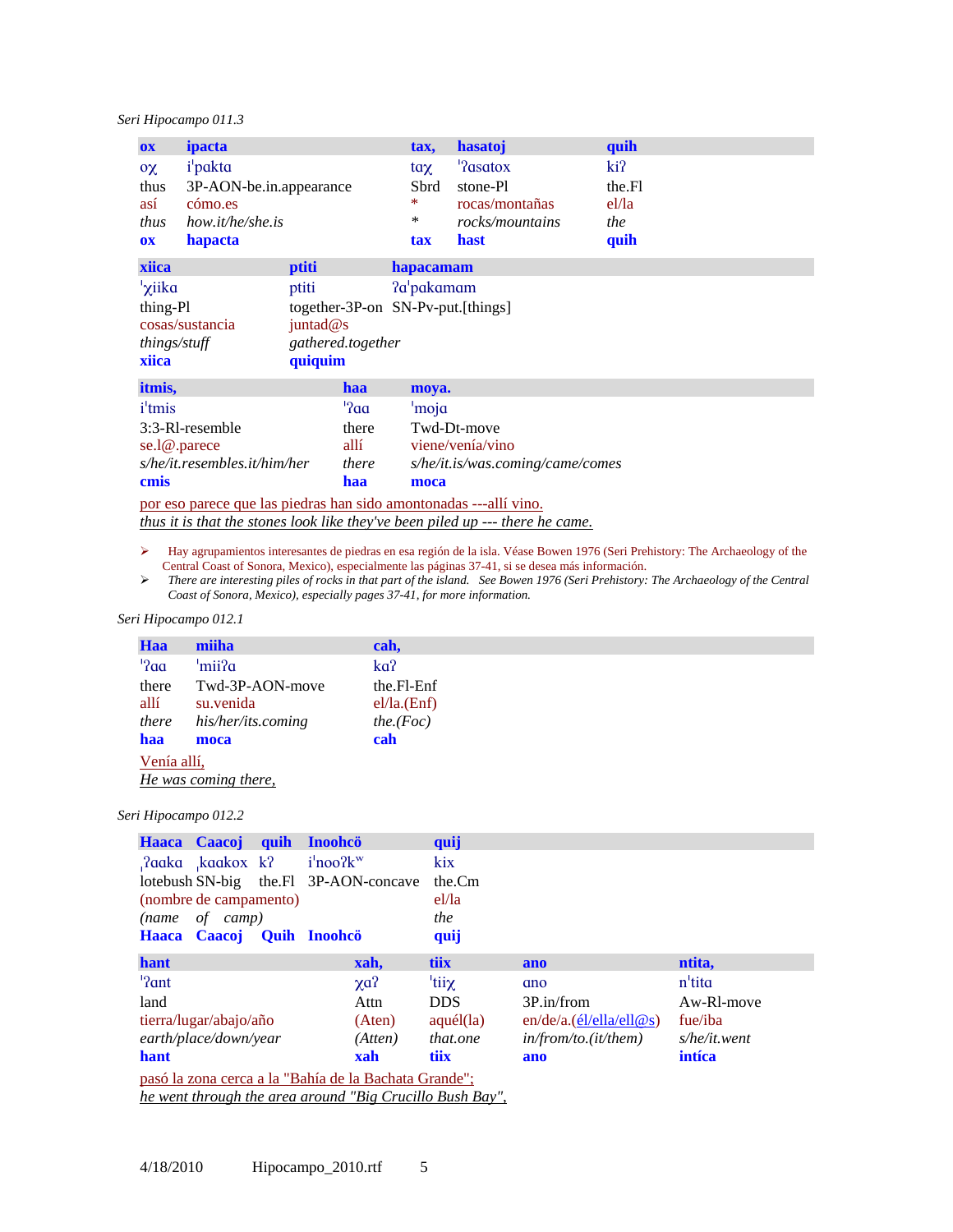## *Seri Hipocampo 012.3*

| zaaj  | tooit.                                                        | xepe an |                         | hant             | sooit                    | taa    |  |
|-------|---------------------------------------------------------------|---------|-------------------------|------------------|--------------------------|--------|--|
|       | 'tooit                                                        | 3GBY'   | <b>an</b>               | ?ant             | 'sooit                   | taa    |  |
| cave  | $R1-?$                                                        | sea     | 3P.in/from              | land             | Ir.Id-move               | Aux.R1 |  |
|       | $1@.$ entró.(arroyo/playa)                                    | mar     | en/de/a.(el/ella/ell@s) | llegará.a.tierra |                          | (Aux)  |  |
|       | s/he.entered.it.(wash/playa)                                  | sea     | in/from/to.(it/them)    |                  | s/he.will.arrive.to.land | (Aux)  |  |
| cooit |                                                               | xepe    | ano                     | cooit            |                          | taa    |  |
|       | llegó a la playa, (y cuando estaba) a punto de entrar al mar, |         |                         |                  |                          |        |  |

*he arrived at the beach, (and) as he was going to enter the sea,*

## *Seri Hipocampo 012.4*

| <i>itaamt</i>                | quih   | <i>itaptax,</i>   |
|------------------------------|--------|-------------------|
| <i>i</i> <sup>t</sup> a tamb | ki?    | $i'$ tapta $\chi$ |
| $3P$ -sandal(s)              | the.Fl | 3:3-R1-remove-Mlt |
| $su(s)$ .huarache $(s)$      | el/la  | $1@s.$ quitó      |
| his/her.s and al(s)          | the    | s/he.removed.them |
| itaamt                       | quih   | quipox            |
| se quitó los huaraches,      |        |                   |
| he removed his sandals,      |        |                   |

#### *Seri Hipocampo 012.5*

| itj                                                             | <i>ipac</i>                | iyooquim.                    |
|-----------------------------------------------------------------|----------------------------|------------------------------|
| 'itx                                                            | 'ipak                      | <i>i</i> <sup>'</sup> jookim |
| 3P-lower.trunk                                                  | 3P-behind                  | 3:3-Dt-put.[things]          |
| su.tronco.inferior                                              | detrás.de.él/ella/ellos/as | $1@$ s.puso                  |
| his/her.lower.trunk                                             | behind.him/her/them        | s/he.put.them                |
| itj                                                             | <i>ipac</i>                | quiquim                      |
| los puso detrás de su cintura.<br>he put them behind his waist. |                            |                              |

ighta Los puso bajo la cuerda que sostenøa su ropa (taparrabo).<br>  $\blacktriangleright$  He put them behind him under the cord holding up his clo

¾ *He put them behind him under the cord holding up his clothing (waistcloth).* 

## *Seri Hipocampo 013.1*

| Ox tpacta            |                                                                                                                 | ma, | ilit                     | <i>ihacoaazj</i>     | hipquij       |
|----------------------|-----------------------------------------------------------------------------------------------------------------|-----|--------------------------|----------------------|---------------|
| $\alpha \chi$ tpakta |                                                                                                                 | ma  | <i>i</i> <sup>'</sup> it | $i$ ?ako'aa $\int x$ | <b>?ipkix</b> |
|                      | thus_RI-be.in.appearance_DS                                                                                     |     | 3P-head/hair             | 3P-AON-braid         | $Px$ -Cm      |
| entonces             |                                                                                                                 |     | su.cabello/cabeza        | su.trenza            | est@/est@     |
| then                 |                                                                                                                 |     | his.hair/head            | his/her.braid        | this (one)    |
| hapacta              |                                                                                                                 |     | ilít                     | cacoaazj             | hipquij       |
| mos                  | <i>itaai</i> ,                                                                                                  |     |                          |                      |               |
|                      | and the state of the state of the state of the state of the state of the state of the state of the state of the |     |                          |                      |               |

| mos                       | i'taai                        |  |  |  |
|---------------------------|-------------------------------|--|--|--|
| also                      | 3:3-R1-make                   |  |  |  |
| también                   | 1@ hace/hizo                  |  |  |  |
| also                      | s/he.does/did/makes/made.it   |  |  |  |
| mos                       | caai                          |  |  |  |
|                           | Entonces arregló sus trenzas, |  |  |  |
| Then he fixed his braids, |                               |  |  |  |

 $\geq$  Las puso encima de su cabeza.<br> $\geq$  He tied them together and put to ¾ *He tied them together and put them up behind his head.*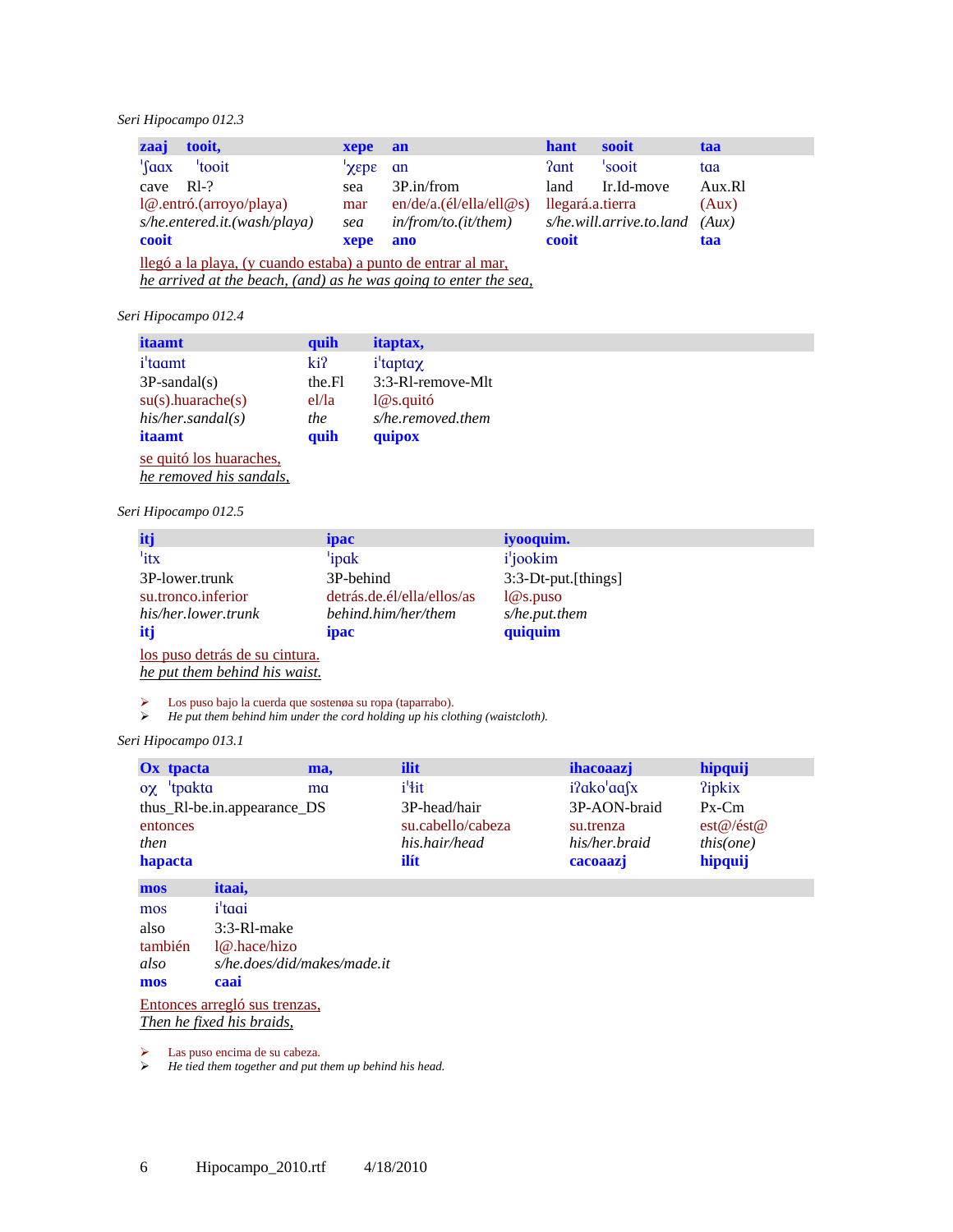# *Seri Hipocampo 013.2*

| cmiique                                                 | <b>ctam</b>  | hizquih      |                      |  |
|---------------------------------------------------------|--------------|--------------|----------------------|--|
| 'kmiike                                                 | 'ktam        | $2i$ fki $2$ |                      |  |
| Seri/person                                             | male         | $Px.P1-F1$   |                      |  |
| persona.seri                                            | hombre/macho |              | el/la(genérico)      |  |
| Seri.person                                             | man/male     |              | the (generic)        |  |
| cmiique                                                 | <b>ctam</b>  | hizquih      |                      |  |
| yamitc                                                  |              | xah          | yopah,               |  |
| ja'mitk                                                 |              | $\chi a$ ?   | jo <sup>1</sup> pa?  |  |
| 3P-AON-braid.with.yarn                                  |              | Attn         | Dt-Pv-say            |  |
| su.trenza.con.estambre                                  |              | (Aten)       | se.llama             |  |
| his/her.braided.hair.with.yarn                          |              | (Atten)      | $s$ /he/it.is.called |  |
| camite                                                  |              | xah          | quíh                 |  |
| — se le llama estambre de la trenza de un hombre seri — |              |              |                      |  |

*— it's called the Seri man's braid yarn —*

 $\triangleright$  Se trenzaba estambre en el cabello.<br> $\triangleright$  Yarn was braided into the hair.

¾ *Yarn was braided into the hair.* 

## *Seri Hipocampo 013.3*

| hizac                      | iti               | yiij.                  |
|----------------------------|-------------------|------------------------|
| ?ifak                      | iti               | 'jiix                  |
| $Px-Lc$                    | $3P$ -on          | Dt-sit                 |
| $\text{este}/\text{aq}$ uí | en/a(él/ella)     | está/estaba(sentad@)   |
| this/here                  | on/to(it/him/her) | s/he/it.is/was(seated) |
| hizac                      | iti               | quiij                  |
| estaba aquí.               |                   |                        |
| <i>it</i> was here.        |                   |                        |

- ¾ El narrador indica con las manos en este momento cómo y dónde las trenzas fueron puestas, usando el estambre que se trenza con ellas para atarlas.
- ¾ *The narrator is indicating with his hands at this point how and where the braids were put up using the interbraided yarn to tie them up.*

*Seri Hipocampo 014.1* 

| <b>Ziix</b>                | quih   | isasiijim       | taa    | X,          |  |  |  |
|----------------------------|--------|-----------------|--------|-------------|--|--|--|
| $\chi$ iil'                | ki?    | isa'siixim      | taa    | χ           |  |  |  |
| thing                      | the.Fl | 3P-Ir.Id-do     | Aux.R1 | UT          |  |  |  |
| cosa                       | el/la  | lo.hará         | (Aux)  | $\ast$      |  |  |  |
| thing                      | the    | s/he.will.do.it | (Aux)  | *           |  |  |  |
| ziix                       | quih   | casiijim        | taa    | $\mathbf x$ |  |  |  |
| Cuando está por hacer algo |        |                 |        |             |  |  |  |

*When he is about to do something*

*Seri Hipocampo 014.2* 

| ziix  | caafzx                                         | quih                                               | ano                     | ssiijim               | taa    | X,     |  |  |
|-------|------------------------------------------------|----------------------------------------------------|-------------------------|-----------------------|--------|--------|--|--|
| '∫iiχ | $'$ kaa $\phi$ f $\chi$                        | ki?                                                | ano                     | 'ssiixim              | taa    | χ      |  |  |
| thing | SN-fast                                        | the.Fl                                             | 3P.in/from              | Ir.Id-involve.oneself | Aux.R1 | UT     |  |  |
| cosa  | rápid@                                         | el/la                                              | en/de/a.(el/ella/ell@s) | se.ocupará            | (Aux)  | $\ast$ |  |  |
| thing | fast                                           | the                                                | in/from/to.(it/them)    | s/he.will.be.involved | (Aux)  | ∗      |  |  |
| ziix  | caafzx                                         | <b><i><u><u></u></u></i></b> <i><u></u><b></b></i> | ano                     | csiijim               | taa    | x      |  |  |
|       | cuando se va a ocuparse con hacer algo rápido. |                                                    |                         |                       |        |        |  |  |

*when he is going to be involved with doing something quickly,*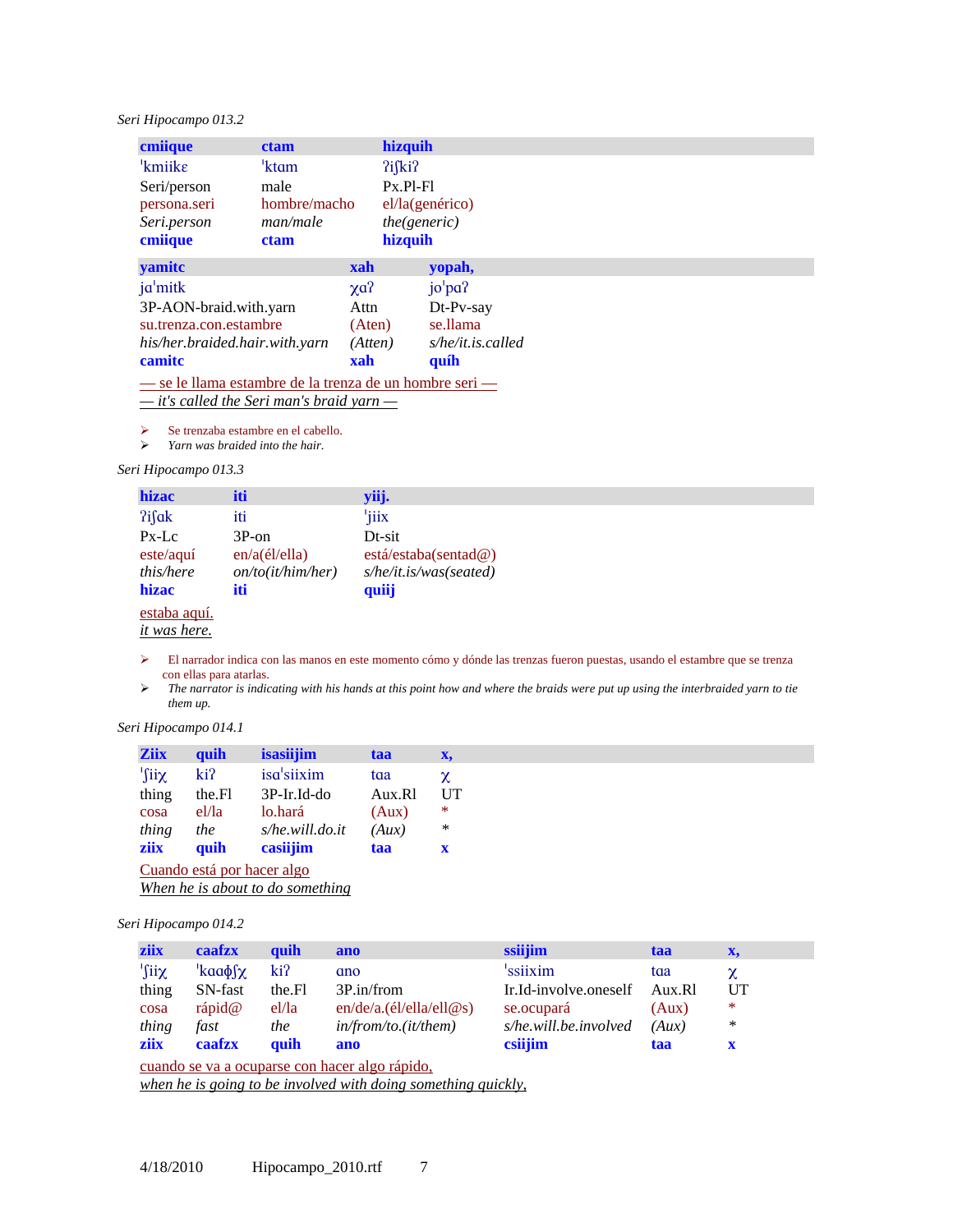# *Seri Hipocampo 014.3*

| ilit              | hizcoi      | tcooo               | ma,  |  |
|-------------------|-------------|---------------------|------|--|
| i <sup>'</sup> it | ?ifkoi      | <sup>'</sup> tkooo  | ma   |  |
| 3P-head/hair      | $Px-P1$     | R <sub>1</sub> -all | DS   |  |
| su.cabello/cabeza | est@s/ést@s | $\text{tod@s}$      | (CS) |  |
| his.hair/head     | these       | all.of.them         | (DS) |  |
| ilít              | hizcoi      | cco <sub>00</sub>   | ma   |  |
| todo su cabello   |             |                     |      |  |
| all of his hairs  |             |                     |      |  |

## *Seri Hipocampo 014.4*

| pte                      | <i>itaquim</i>             | ma   | X,           |
|--------------------------|----------------------------|------|--------------|
| $\mathsf{pt}\varepsilon$ | <i>i</i> <sup>t</sup> dkim | ma   | χ            |
| together                 | 3:3-RI-put.[things]        | DS   | UT           |
| junto                    | $1@$ s.pone/puso           | (CS) | ∗            |
| together                 | $s/he.put(s).$ them        | (DS) | $\ast$       |
| pte                      | quiquim                    | ma   | $\mathbf{x}$ |
| los junta (en trenzas)   |                            |      |              |

*he puts them together (in braids)*

# *Seri Hipocampo 014.5*

| hizac           | iti               | yiij.                  |  |
|-----------------|-------------------|------------------------|--|
| ?ifak           | iti               | 'jiix                  |  |
| $Px-Lc$         | $3P$ -on          | Dt-sit                 |  |
| este/aqu        | en/a(él/ella)     | está/estaba(sentad@)   |  |
| this/here       | on/to(it/him/her) | s/he/it.is/was(seated) |  |
| hizac           | iti               | quiij                  |  |
| (y) están aquí. |                   |                        |  |

*(and) they are here.*

¾ El narrador indicaba la cima de la cabeza.

¾ *The narrator was indicating the top of the head.* 

*Seri Hipocampo 015* 

| <b>Tiix</b>                                                      | <b>chaa</b>                                     | quih   | coi    | <b>hizac</b>           |        | 00 iti            |  |  |
|------------------------------------------------------------------|-------------------------------------------------|--------|--------|------------------------|--------|-------------------|--|--|
| 'tiiχ                                                            | 'k?aa                                           | ki?    | koi    | $2$ ifak               | $00\,$ | iti               |  |  |
| <b>DDS</b>                                                       | $SN-Eq$                                         | the Fl | the Pl | $Px-Lc$                | Dl     | $3P$ -on          |  |  |
| aquél (la)                                                       | siendo                                          | el/la  | 1@s    | $est$ e $/$ aguí       | *      | en/a(él/ella)     |  |  |
| that.one                                                         | being                                           | the    | the    | this/here              | $\ast$ | on/to(it/him/her) |  |  |
| tiix                                                             | chaa                                            | quih   | coi    | hizac                  |        | oo iti            |  |  |
| tiij,                                                            |                                                 |        | hiz    | cöyiij.                |        |                   |  |  |
| <sup>'</sup> tiix                                                |                                                 |        | 2if    | $k^{\mathrm{w}}$ jiix  |        |                   |  |  |
| R <sub>1</sub> -sit                                              |                                                 |        | here   | 3IO-Dt-sit             |        |                   |  |  |
| está/estaba(sentad@)                                             |                                                 |        | aquí   | está/estaba(sentad@)   |        |                   |  |  |
| s/he/it.is/was(seated)                                           |                                                 |        | here   | s/he/it.is/was(seated) |        |                   |  |  |
| quiij                                                            |                                                 |        | hiz    | quiij                  |        |                   |  |  |
| <u>Todavía está (el nudo de cabello) allí (en el hipocampo).</u> |                                                 |        |        |                        |        |                   |  |  |
|                                                                  | It (the knot) is still there (on the seahorse). |        |        |                        |        |                   |  |  |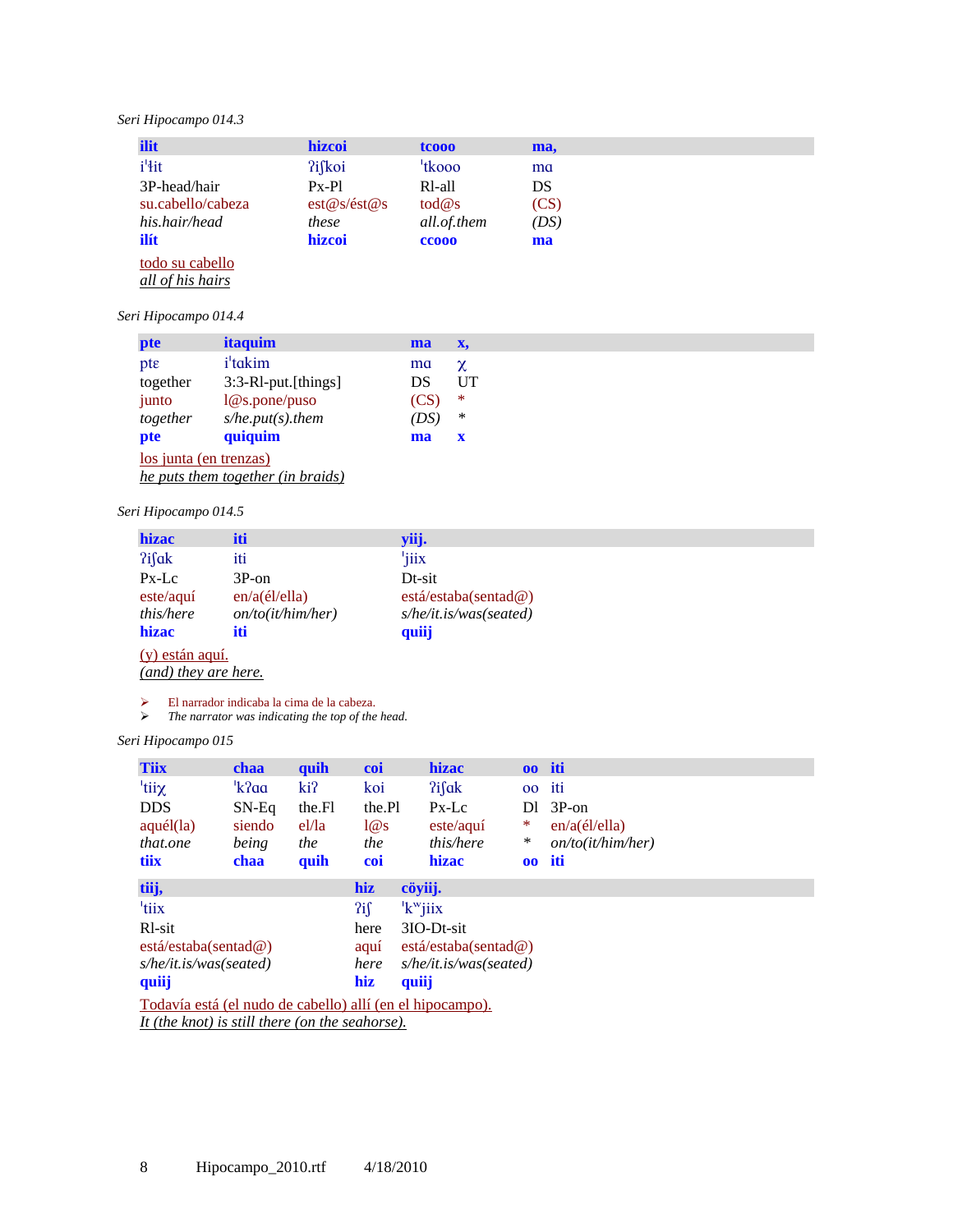# *Seri Hipocampo 016*

| <b>Itaamt</b>               | coi    | mos     | <b>hizac</b>     | 00     | iti               | yaii.            |
|-----------------------------|--------|---------|------------------|--------|-------------------|------------------|
| <i>i</i> <sup>t</sup> a dmt | koi    | mos     | ?ifak            | 00     | iti               | 'jaii            |
| $3P$ -sandal(s)             | the.Pl | also    | $Px-Lc$          | Dl     | $3P_{\rm o}$      | Dt-be.Fl.Pl      |
| $su(s)$ .huarache $(s)$     | 1@s    | también | $est$ e $/$ aguí | $\ast$ | en/a(él/ella)     | estaban          |
| his/her.sand all(s)         | the    | also    | this/here        | $\ast$ | on/to(it/him/her) | <i>they.were</i> |
| itaamt                      | coi    | mos     | hizac            | 00     | iti               | quiih            |

Sus huaraches estaban aquí.

*His sandals were on here.*

¾ El narrador indicaba la cintura.

¾ *The narrator was indicating behind the waist.* 

*Seri Hipocampo 017.1* 

| <b>Xepe</b>    | an                      | hant  | tooit,             |
|----------------|-------------------------|-------|--------------------|
| $'xep\epsilon$ | an                      | ?ant  | 'tooit             |
| sea            | 3P.in/from              | land  | Rl-move            |
| mar            | en/de/a.(el/ella/ell@s) |       | llegaba.a.tierra   |
| sea            | in/from/to.(it/them)    |       | s/he.comes.to.land |
| xepe           | ano                     | cooit |                    |
| Entró al mar;  |                         |       |                    |

*He went down into the sea*

## *Seri Hipocampo 017.2*

| cmaax                                | <b>tahac</b> |                 | 00 cötpacta,                       |  |  |
|--------------------------------------|--------------|-----------------|------------------------------------|--|--|
| <sup>'</sup> kmaaχ                   | 'ta?ak       | 00 <sup>°</sup> | <sup>'</sup> k <sup>w</sup> tpakta |  |  |
| now                                  | Md-Lc        |                 | D1 3IO-R1-be.in.appearance         |  |  |
| ahora                                | ese/esa/alli | *               | es/fue                             |  |  |
| now                                  | that/there   | ∗               | $s$ /he/it.is/was                  |  |  |
| cmaax                                | tahac        | 00              | hapacta                            |  |  |
| ahora, es por eso<br>now that is why |              |                 |                                    |  |  |

*Seri Hipocampo 017.3* 

| heeesam                                  | hapah                 | quih   | yohaa,            | cmaax. |
|------------------------------------------|-----------------------|--------|-------------------|--------|
| <sup>1</sup> ?eeesam                     | 2a'pa?                | ki?    | $io'$ ?aa         | 'kmaaχ |
| Hippocampus.ingens                       | $SN-Pv-say$           | the Fl | Dt-Equative       | now    |
| hipocampo                                | $\text{Ilamad}\omega$ | el/la  | se volvió         | ahora  |
| seahorse                                 | called                | the    | $s$ /he/it.became | now    |
| heeesam                                  | quíh                  | quih   | chaa              | cmaax  |
| que se volvió lo que se llama hipocampo. |                       |        |                   |        |

*he became what is called the seahorse.*

*Seri Hipocampo 018.1* 

| <b>Coteexoj</b>                                  | com    | <b>hax</b>   | toii<br>ttazlc,             |
|--------------------------------------------------|--------|--------------|-----------------------------|
| ko'tεεχοχ                                        | kom    | $2a\chi$     | <sup>'</sup> ttafik<br>toii |
| skeleton.of.Cylindropuntia.fulgida               | the.Hz | rather/very  | ? Rl-perforated             |
| esqueleto.de.choya                               | el/la  | bastante/muy | fue.agujereado              |
| jumping.cholla.skeleton                          | the    | rather/very  | it.was.punctured            |
| coteexoj                                         | com    | hax          | ccazoj                      |
| <u>El cacto cholla estaba lleno de agujeros,</u> |        |              |                             |
| The cholla cactus was full of holes,             |        |              |                             |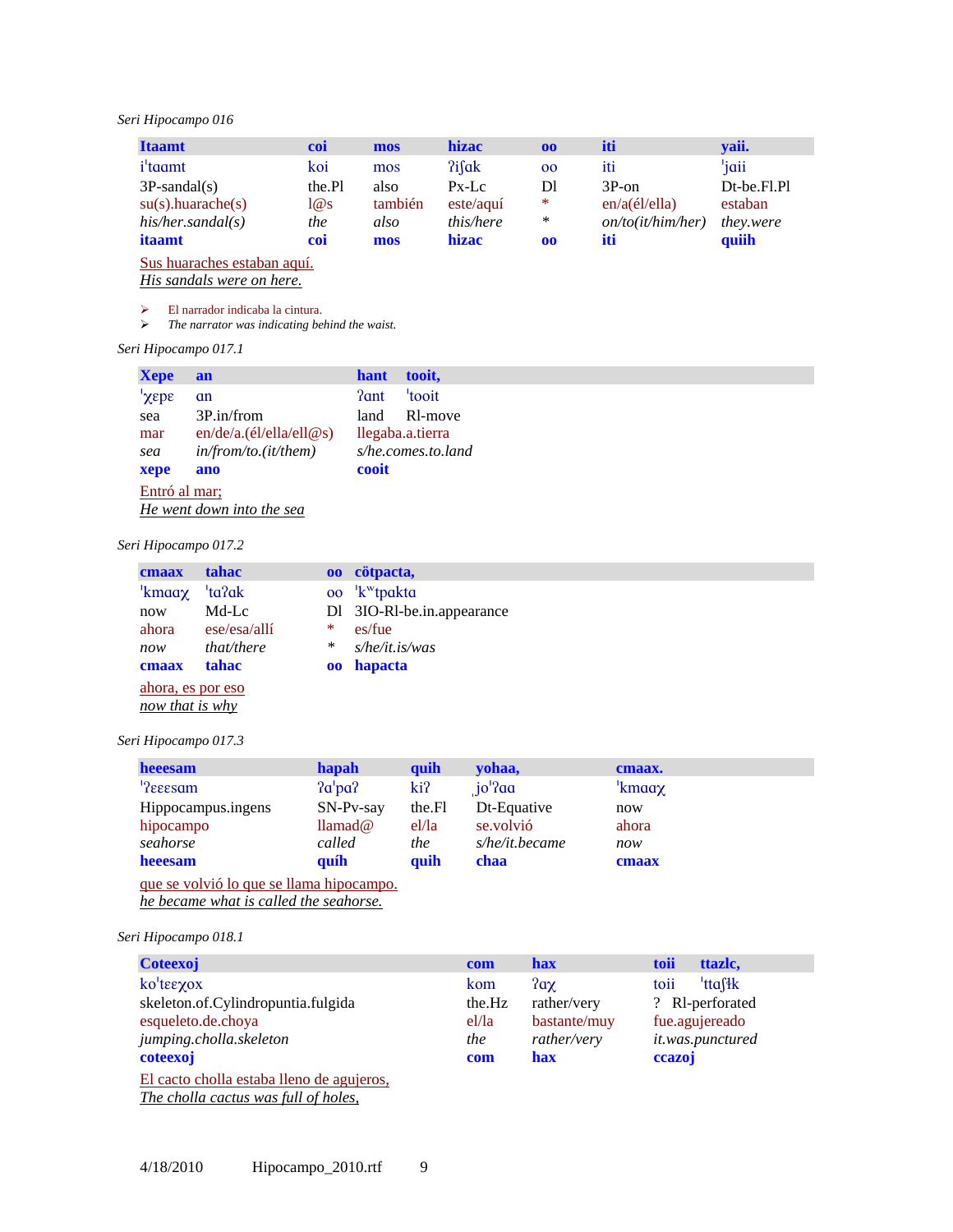- $\geq$  Los agujeros resultaron de las piedras que le pegaban.<br> $\geq$  The holes resulted from the rocks hitting it.
- ¾ *The holes resulted from the rocks hitting it.*

# *Seri Hipocampo 018.2*

| iti                             | yoohjoj.          |
|---------------------------------|-------------------|
| iti                             | 'joo?xox          |
| $3P$ -on                        | Dt-be.located-Pl  |
| en/a(él/ella)                   | estaban           |
| on/to(it/him/her)               | they.were.located |
| iti                             | caahca            |
| allí estaban (los agujeros).    |                   |
| <i>there they (holes) were.</i> |                   |

# *Seri Hipocampo 019.1*

| <b>Xaasj</b>         | com    | max          | <i>itconzaai</i><br><b>pti</b> | x,     |
|----------------------|--------|--------------|--------------------------------|--------|
| 'yaasx               | kom    | $\text{max}$ | ptitkon faqi                   |        |
| Pachycereus.pringlei | the.Hz | even         | $3:3-R1-N-?$<br>together       | UT     |
| cardón               | el/la  | hasta        | no.son.muy.unidas              | $\ast$ |
| sahueso              | the    | even         | they.are.not.close.together    | ∗      |
| xaasj                | com    | max          | czaai                          |        |

Las costillas del cacto cardón no están muy unidas, *The sagueso cactus ribs are not close together,*

ightarrow Las costillas del cardón no son muy apretadas, no como las del saguaro. Esto es lo que le da una apariencia áspera.<br>
The ribs on the sagueso cactus are not tightly arranged together, unlike the saguaro cactus --

¾ *The ribs on the sagueso cactus are not tightly arranged together, unlike the saguaro cactus -- giving a rough appearance.* 

### *Seri Hipocampo 019.2*

| iti                           | moom                   | tax.         |  |  |
|-------------------------------|------------------------|--------------|--|--|
| iti                           | 'moom                  | $\text{tan}$ |  |  |
| $3P$ -on                      | Px-lie                 | Sbrd         |  |  |
| $en/a$ (él/ella)              | está/ba.(acostad@)     | ∗            |  |  |
| on/to(it/him/her)             | s/he/it.is/was.(lying) | $\ast$       |  |  |
| iti                           | coom                   | tax          |  |  |
| están (las costillas) en él.  |                        |              |  |  |
| <i>they (ribs) are on it,</i> |                        |              |  |  |

#### *Seri Hipocampo 019.3*

| heeesam                             | ticop                       | iti                    |
|-------------------------------------|-----------------------------|------------------------|
| $'$ ?eeesam                         | tikop                       | iti                    |
| Hippocampus.ingens                  | Md-Vt                       | $3P$ -on               |
| hipocampo                           | $\cos(\omega)/\cos(\omega)$ | $en/a$ (él/ella)       |
| seahorse                            | that(one)                   | on/to(it/him/her)      |
| heeesam                             | ticop                       | iti                    |
| cöicacj                             | xah                         | iti<br>iitja,          |
| $k^{\mathrm{w}}i^{\mathrm{l}}k$ akx | $\chi$ a?                   | i <sup>'</sup> tiitxa  |
| 3IO-3P-AON-scrape                   | Attn                        | 3P-on 3P-AON-hit-Pl    |
| donde.1@.rozó                       | (Aten)                      | donde.1@.pegaban       |
| where.it.scraped.him/her/it         | (Atten)                     | where.they.hit.him/her |
| ceacj                               | xah                         | quitni                 |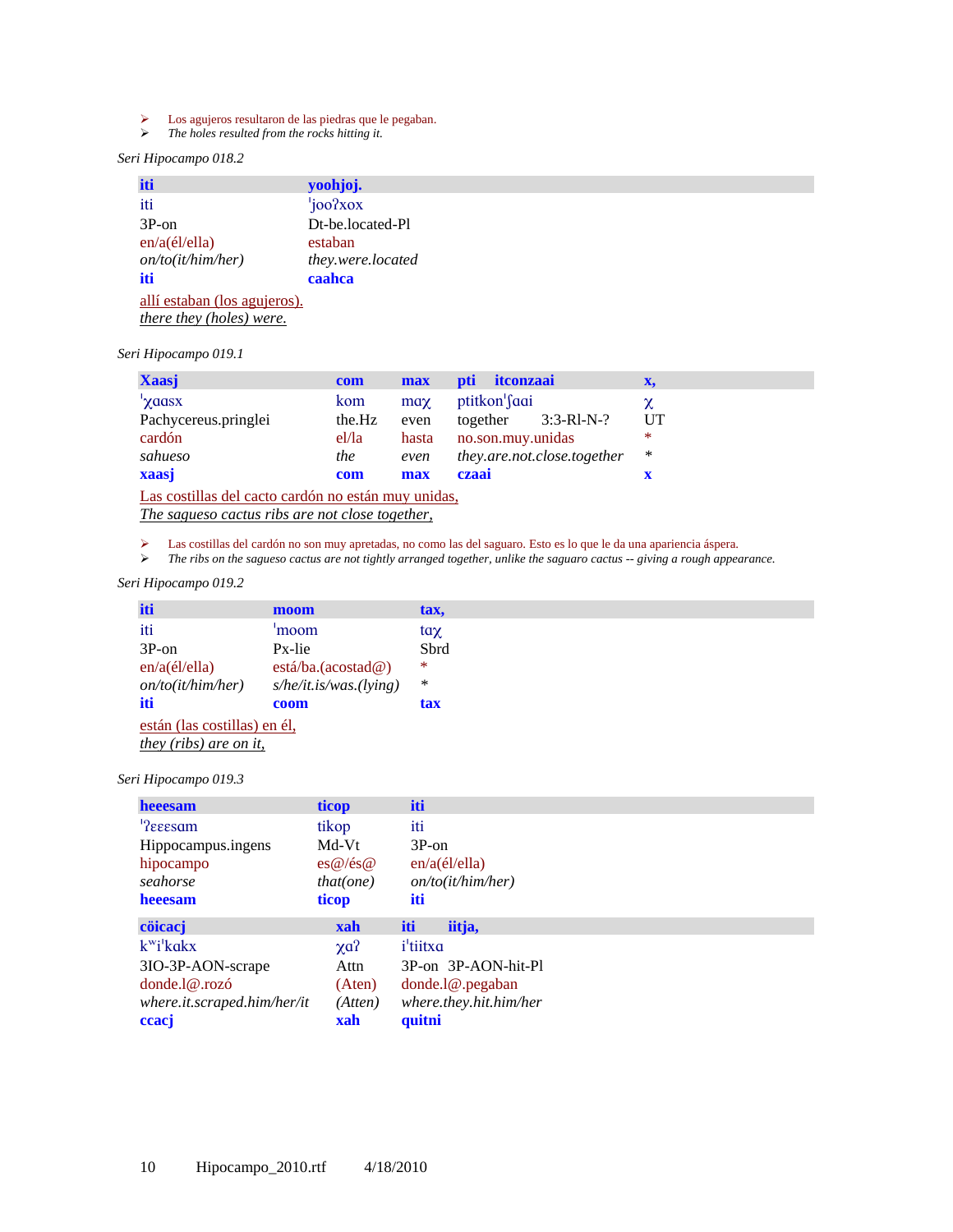| taax                                                                   | <b>haa</b>             | yoque,            |  |  |  |  |
|------------------------------------------------------------------------|------------------------|-------------------|--|--|--|--|
| 'taaχ                                                                  | $^{\prime}$ ? $\alpha$ | joke              |  |  |  |  |
| <b>DDP</b>                                                             | SN.Eq                  | Dt-US-say         |  |  |  |  |
| allí/aquello/aquéll@s                                                  | siendo                 | se.dice           |  |  |  |  |
| there/that/those                                                       | being                  | <i>it.is.said</i> |  |  |  |  |
| taax                                                                   | chaa                   | teeque            |  |  |  |  |
| allí fue donde (las rocas, etc.) pegaron y se desviaron del hipocampo. |                        |                   |  |  |  |  |
| those are where they (rocks, etc.) hit and glanced off the seahorse.   |                        |                   |  |  |  |  |

# *Seri Hipocampo 019.4*

| tahac        | 00 | cöipacta                             | hac.  |
|--------------|----|--------------------------------------|-------|
| 'ta?ak       | 00 | $k^{\mathrm{w}}i^{\mathrm{I}}$ pakta | ?ak   |
| Md-Lc        | Dl | 3IO-3P-AON-be.in.appearance the.Lc   |       |
| ese/esa/alli | *  | es/era                               | el/la |
| that/there   | ∗  | <i>it/he/she.is/was</i>              | the   |
| tahac        | 00 | hapacta                              | hac   |
| así es.      |    |                                      |       |

*that's how it is.*

# *Seri Hipocampo 020*

| <b>Heeesam</b>                              | timoca,    | tiix           | <b>hantx</b><br>moca    | isoj      | iha.   |
|---------------------------------------------|------------|----------------|-------------------------|-----------|--------|
| <sup>1</sup> ?eeesam                        | timoka     | 'tiiχ          | 'moka<br>$2$ ant $\chi$ | 'isox     | i?a    |
| Hippocampus.ingens                          | Md-Aw      | <b>DDS</b>     | Twd-SN-move<br>base     | $3P-body$ | Dcl    |
| hipocampo                                   | el/la      | $aqu\'el$ (la) | antepasado/antiguo      | verdadero | (Asev) |
| seahorse                                    | <i>the</i> | that.one       | ancestor/very.old       | real      | (Decl) |
| heeesam                                     | timoca     | <b>tiix</b>    | <b>hantx</b><br>moca    | isoi      | ha     |
| Era (el hipocampo) un antepasado verdadero. |            |                |                         |           |        |

*He (seahorse) was a true ancestor.*

# *Seri Hipocampo 021*

| <b>Temilguet,</b>                      | toc   | cötiih               | x, ooque          | ha.    |
|----------------------------------------|-------|----------------------|-------------------|--------|
| <sup>'</sup> tkmiiket                  | tok   | 'k <sup>w</sup> tii? | 'ooke<br>$\gamma$ | ?a     |
| R <sub>1</sub> -be.person              | there | 3IO-RI-be.Fl         | UT ?-SN-cause     | Del    |
| era.persona                            | allí  | está/estaba          | haciendo<br>$*$   | (Asev) |
| s/he.was.a.person                      | there | $s$ /he/it.is/was    | $\ast$<br>doing   | (Decl) |
| -cmiiquet                              | toc   | quiih                | ooque<br>X        | ha     |
| Hacía eso porque era una persona real. |       |                      |                   |        |

*He did that because he was a real person.*

# *Seri Hipocampo 022*

| <b>Xaasj</b>         | xah.       | ool                  | xah.       | <b>COOX</b>                | 00     |
|----------------------|------------|----------------------|------------|----------------------------|--------|
| 'χααsx               | $\chi a$ ? | 'ool                 | $\chi a$ ? | 'koo $\chi$                | 00     |
| Pachycereus.pringlei | Crd        | Stenocereus.thurberi | Crd        | all/entire                 | Dl     |
| cardón               | V/O        | pitaya               | V/O        | $\text{tod}\mathcal{Q}(s)$ | $*$    |
| sahueso              | and/or     | organ.pipe.cactus    | and/or     | all/entire                 | $\ast$ |
| xaasj                | xah        | ool                  | xah        | <b>COOX</b>                | 00     |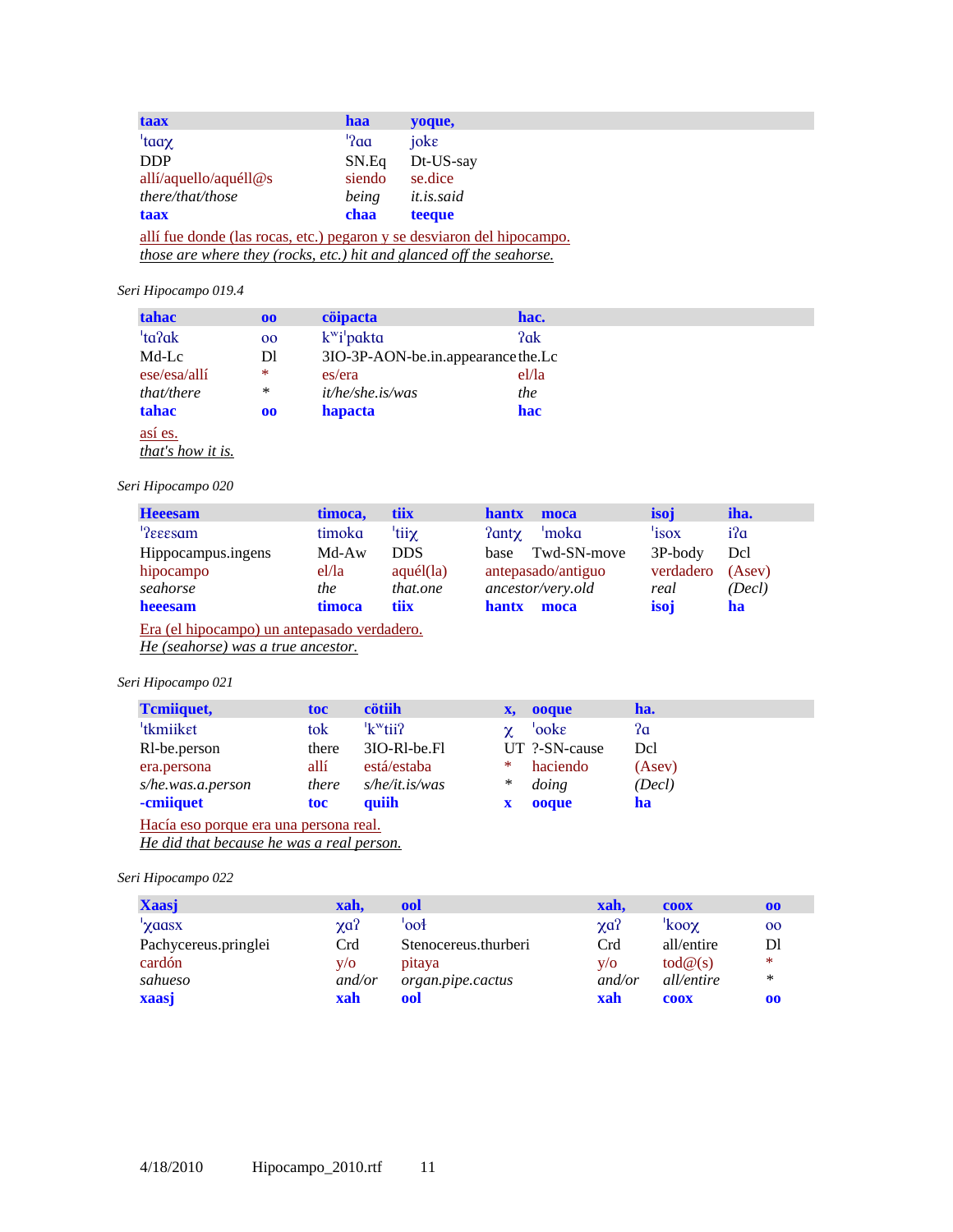| cmiique             | $[ha]$ .                                                                       |
|---------------------|--------------------------------------------------------------------------------|
| <sup>'</sup> kmiike | ?a                                                                             |
| Seri/person         | Dcl                                                                            |
| persona.seri        | (Asev)                                                                         |
| Seri.person         | (Decl)                                                                         |
| cmiique             | ha                                                                             |
|                     | el cardón y pitaya dulce y todos eran seris, estaban allí.                     |
|                     | the sahueso and organ pipe cactus and all of them were Seris, they were there. |

¾ *The edited version was a bit different here. This version follows the recording more closely.* 

## *Seri Hipocampo 024*

| <b>Hasahcapjö</b>            | cap,    | tiix       |                 | 00 ziix          | <i>imcmiiquet</i>  | $[iha]$ . |
|------------------------------|---------|------------|-----------------|------------------|--------------------|-----------|
| $2$ asa $2$ 'kapx $^{\rm w}$ | kap     | 'tiiχ      | 00 <sup>°</sup> | $^{\prime}$ fiix | im'kmiiket         | i?a       |
| senita.cactus                | the. Vt | <b>DDS</b> |                 | Dl thing         | SN-N-be.person     | Del       |
| sina                         | el/la   | aquél(la)  | ∗               | cosa             | no.siendo.persona  | (Asev)    |
| senita.cactus                | the     | that.one   | ∗               | thing            | not.being.a.person | (Decl)    |
| hasahcapjö                   | cap     | tiix       |                 | 00 ziix          | -cmiiquet          | ha        |

El cacto sina no era una persona.

*The senita cactus was not a person.*

## *Seri Hipocampo 024*

| [Tiix]            |                     | cmiique      |        | ha                                                        | X <sub>0</sub> | cmiique      | áa            |
|-------------------|---------------------|--------------|--------|-----------------------------------------------------------|----------------|--------------|---------------|
| tiiχ <sup>'</sup> |                     | 'kmiike      |        | ?a                                                        | $X_{0}$        | 'kmiike      | 'aa           |
| <b>DDS</b>        |                     | Seri/person  |        | Dcl                                                       | but            | Seri/person  | very/true     |
| $aqu\'el$ (la)    |                     | persona.seri |        | (Asev)                                                    | pero           | persona.seri | muy/verdadero |
| that.one          |                     | Seri.person  |        | (Decl)                                                    | but            | Seri.person  | very/true     |
| tiix              |                     | cmiique      |        | ha                                                        | X <sub>0</sub> | cmiique      | áa            |
| $\mathbf{z}$      | imhaa               |              | ha.    |                                                           |                |              |               |
| $\int$            | i? <sup>'</sup> maa |              | 2a     |                                                           |                |              |               |
| a                 | $SN-N-Eq$           |              | Dcl    |                                                           |                |              |               |
| un@               | no.siendo           |              | (Asev) |                                                           |                |              |               |
| one/a             | not.being           |              | (Decl) |                                                           |                |              |               |
| Z <sub>0</sub>    | chaa                |              | ha     |                                                           |                |              |               |
|                   |                     |              |        | Era una persona seri, pero no era verdadera persona seri. |                |              |               |

# He was a Seri, but he wasn't a real Seri person.

# *Seri Hipocampo 025*

| <b>Tiix</b> | <b>iima</b><br><b>hant</b><br><b>haaco</b>          | com    | ano                     | csiijim              | iha.   |
|-------------|-----------------------------------------------------|--------|-------------------------|----------------------|--------|
| 'tiiχ       | <b>?aako</b><br>'iima<br>?ant                       | kom    | ano                     | <sup>'</sup> ksiixim | i?a    |
| <b>DDS</b>  | $3P- AON-$<br>$\gamma$<br>land                      | the Hz | 3P.in/from              | SN-move              | Del    |
| aquél (la)  | catástrofe.mundial                                  | el/la  | en/de/a.(el/ella/ell@s) | moviéndose           | (Asev) |
| that.one    | worldwide.catastrophe                               | the    | in/from/to.(it/them)    | moving               | (Decl) |
| tiix        | hant haaco<br>iima                                  | com    | ano                     | csiijim              | ha     |
|             | Era uno que tenía que ver con el fin del mundo.     |        |                         |                      |        |
|             | He was one who had to do with the end of the world. |        |                         |                      |        |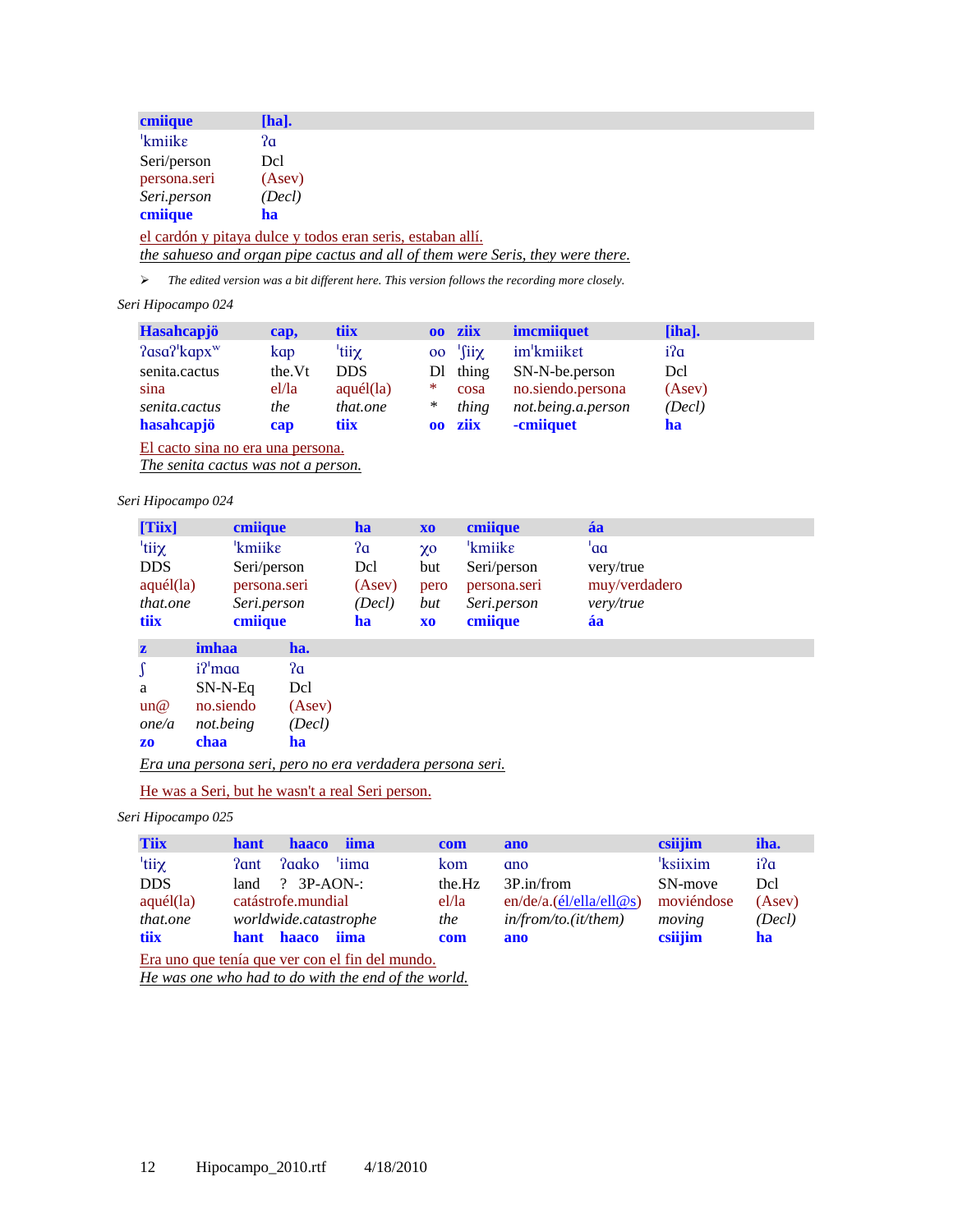*Seri Hipocampo 026.1* 

| <b>Tiix</b>               |                        | hehe                                                                                            |            |                       | quih                   | xaaslca  |                         |        |               | xah,              |
|---------------------------|------------------------|-------------------------------------------------------------------------------------------------|------------|-----------------------|------------------------|----------|-------------------------|--------|---------------|-------------------|
| 'tiiχ                     |                        | ${}^{1}$ ?e?e                                                                                   |            |                       | ki?                    | 'χaasłka |                         |        |               | $\chi a$ ?        |
| <b>DDS</b>                |                        | plant                                                                                           |            |                       | the.Fl                 |          | Pachycereus.pringlei-Pl |        |               | Crd               |
| aquél(la)                 |                        | planta/madera/metro                                                                             |            |                       | el/la                  | cardones |                         |        |               | $y/\sigma$        |
| that.one                  |                        | plant/wood/meter                                                                                |            |                       | the                    | sahuesos |                         |        |               | and/or            |
| tiix                      |                        | hehe                                                                                            |            |                       | quih                   | xaasj    |                         |        |               | xah               |
| mojepe                    |                        |                                                                                                 | xah,       | hant                  |                        |          |                         | quih   | iti           |                   |
| $mo'xep\epsilon$          |                        |                                                                                                 | $\chi a$ ? | '?ant                 |                        |          |                         | ki?    | iti           |                   |
| Carnegiea.gigantea        |                        |                                                                                                 | Crd        | land                  |                        |          |                         | the.Fl | $3P$ -on      |                   |
| sahuaro                   |                        |                                                                                                 | $y/\sigma$ |                       | tierra/lugar/abajo/año |          |                         | el/la  | en/a(él/ella) |                   |
| sahuaro                   |                        |                                                                                                 | and/or     |                       | earth/place/down/year  |          |                         | the    |               | on/to(it/him/her) |
| mojepe                    |                        |                                                                                                 | xah        | hant                  |                        |          |                         | quih   | iti           |                   |
| cooyoj                    |                        |                                                                                                 |            | coi,                  | tiix                   |          | hapaxi                  |        | íi            |                   |
| 'koojox                   |                        |                                                                                                 |            | koi                   | <sup>'</sup> tiiχ      |          | 2a'paxi                 |        | 'ii           |                   |
| SN-stand.Pl               |                        |                                                                                                 |            | the Pl                | <b>DDS</b>             |          | SN-Pv-finish            |        | first         |                   |
|                           |                        | 1@s.que. están. (parad@s)                                                                       |            | 1@s                   | $aqu\'el$ (la)         |          | terminad@               |        | primero       |                   |
| those.that.are.(standing) |                        |                                                                                                 |            | the                   | that.one               |          | finished                |        | first         |                   |
| caap                      |                        |                                                                                                 |            | coi                   | tiix                   |          | quixi                   |        | íi            |                   |
| quih                      | haa                    | yoque,                                                                                          |            | hasahcapjö            |                        | cap.     |                         |        |               |                   |
| ki?                       | $^{\prime}$ ? $\alpha$ | joke                                                                                            |            | $2$ asa $2$ 'kapx $w$ |                        | kap      |                         |        |               |                   |
| the Fl                    | SN.Eq                  | Dt-US-say                                                                                       |            | senita.cactus         |                        | the Vt   |                         |        |               |                   |
| el/la                     | siendo                 | se.dice                                                                                         |            | sina                  |                        | el/la    |                         |        |               |                   |
| the                       | being                  | <i>it.is.said</i>                                                                               |            | senita.cactus         |                        | the      |                         |        |               |                   |
| quih                      | chaa                   | teeque                                                                                          |            | hasahcapjö            |                        | cap      |                         |        |               |                   |
|                           |                        | La senita era la primera de las plantas en ser creado --- antes del cardón y antes del saguaro. |            |                       |                        |          |                         |        |               |                   |

*The senita cactus was the first of the plants to be created --- before the sahueso and before the sahuaro.*

*Seri Hipocampo 027* 

| <b>Tiix</b>                                    | <b>hant</b>       | <b>haaco</b>          | iima  | quih                   | hoopatj          | quih   |          |
|------------------------------------------------|-------------------|-----------------------|-------|------------------------|------------------|--------|----------|
| $\tau$ tii $\chi$                              | ?ant              | ?aako                 | 'iima | ki?                    | '?oopatx         | ki?    |          |
| <b>DDS</b>                                     | land              | $? 3P- AON-$          |       | the Fl                 | wave             | the Fl |          |
| $aqu\'el$ $(la)$                               |                   | catástrofe.mundial    |       | el/la                  | ola              | el/la  |          |
| that.one                                       |                   | worldwide.catastrophe |       | the                    | wave             | the    |          |
| <b>tiix</b>                                    | hant              | haaco                 | iima  | quih                   | hoopatj          | quih   |          |
| caacoj                                         | iti               |                       |       | caap,                  | tiix             | haa    | $[ha]$ . |
| 'kaakox                                        | iti               |                       |       | 'kaap                  | 'tiiχ            | '2aa   | ?a       |
| $SN-big$                                       | $3P$ -on          |                       |       | SN-stand               | <b>DDS</b>       | SN.Eq  | Dcl      |
| grande                                         | $en/a$ (él/ella)  |                       |       | $\text{parad}\,\omega$ | $aqu\'el$ $(la)$ | siendo | (Asev)   |
| big                                            | on/to(it/him/her) |                       |       | standing               | that.one         | being  | (Decl)   |
| caacoj                                         | iti               |                       |       | caap                   | <b>tiix</b>      | chaa   | ha       |
| Está en la ola grande del castástrofe mundial. |                   |                       |       |                        |                  |        |          |

*He is in the big wave of the great catastrophe.*